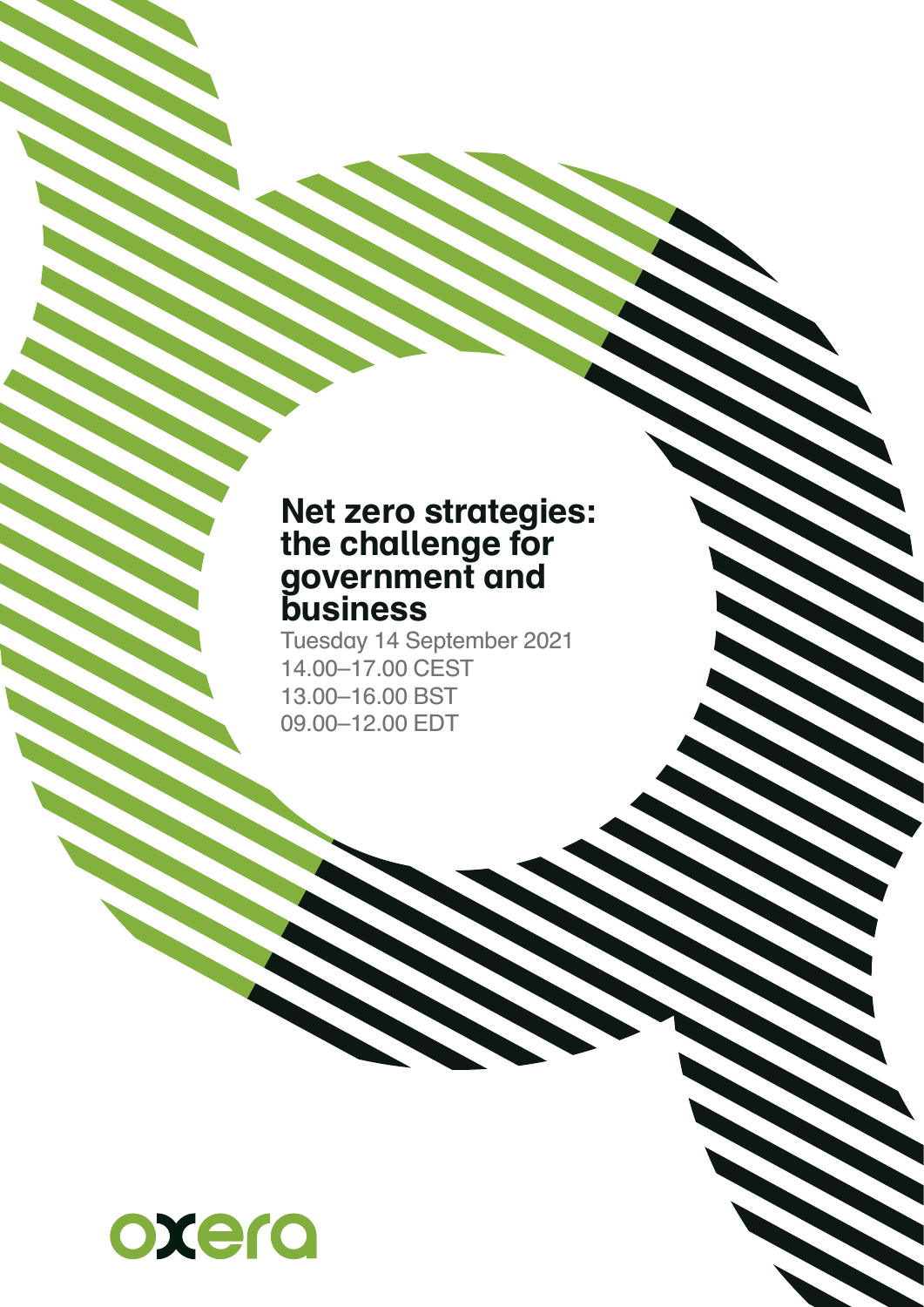

## **Net zero strategies: the challenge for government and business**

Tuesday 14 September 2021 **14.00–17.00 CEST/13.00–16.00 BST/09.00–12.00 EDT**

## **14.00 CEST Welcome**

|                   | <b>Sir Philip Lowe, Partner, Oxera</b>                                                                                                                                                                                                                                           |
|-------------------|----------------------------------------------------------------------------------------------------------------------------------------------------------------------------------------------------------------------------------------------------------------------------------|
|                   | 14.05 CEST Introductory remarks                                                                                                                                                                                                                                                  |
|                   | Lord Browne of Madingley, Chairman, BeyondNetZero<br>$\bullet$<br><b>Mechthild Woersdoerfer, Director Sustainability, IEA</b><br>$\bullet$                                                                                                                                       |
|                   | Kurt Vandenberghe, European Green Deal Adviser to President Ursula von<br>$\bullet$<br>der Leyen, European Commission                                                                                                                                                            |
| <b>14.20 CEST</b> | <b>Plenary session: Carbon pricing and taxation</b>                                                                                                                                                                                                                              |
|                   | <b>Moderator: Jostein Kristensen, Partner, Oxera</b>                                                                                                                                                                                                                             |
|                   | - What border adjustment mechanisms will be needed to ensure that countries meet their<br>net zero objectives? Can they be really effective without binding international agreements<br>on emissions reduction?                                                                  |
|                   | - Is taxation of carbon the most effective way to reduce emissions in sectors outside<br>trading schemes or is an amount of regulation necessary to cap emissions in sectors such<br>as road transport?                                                                          |
|                   | Jos Delbeke, EIB Climate Change Policy, European University Institute<br>$\bullet$                                                                                                                                                                                               |
|                   | <b>Carsten Rolle, Director of Climate Policy, BDI</b><br>$\bullet$                                                                                                                                                                                                               |
|                   | Bo Cerup-Simonsen, CEO, Mærsk Mc-Kinney Møller Center for Zero<br>$\bullet$<br><b>Carbon Shipping</b>                                                                                                                                                                            |
|                   | Xavier Houot, Senior Vice-President, Schneider Electric<br>٠                                                                                                                                                                                                                     |
|                   | <b>Gerassimos Thomas, Director General, Taxation and Customs, European</b><br>$\bullet$<br><b>Commission</b>                                                                                                                                                                     |
|                   | <b>Dirk Kronemeijer, CEO, Goodfuels</b><br>$\bullet$                                                                                                                                                                                                                             |
| <b>15.20 CEST</b> | <b>Five-minute comfort break</b>                                                                                                                                                                                                                                                 |
| <b>15.25 CEST</b> | <b>Breakout sessions</b>                                                                                                                                                                                                                                                         |
|                   | <b>Breakout session 1: Sustainability strategies and competition policy</b>                                                                                                                                                                                                      |
|                   | <b>Moderator: Nicole Rosenboom, Principal, Oxera</b>                                                                                                                                                                                                                             |
|                   | - How should sustainability objectives be taken into account in the application of<br>competition rules or should they be addressed exclusively by other public policies? Are<br>they better achieved in an environment of competition rather than cooperation between<br>firms? |
|                   | - How should the consumer welfare standard integrate sustainability as a crucial<br>component of the quality of products and services which consumers? And can the<br>benefits to future generations of consumers be include in the standard?                                    |
|                   | Professor Dr Eva van der Zee, Junior Professor, University of Hamburg<br>$\bullet$                                                                                                                                                                                               |
|                   | <b>Ioannis Lianos, President, Hellenic Competition Commission</b><br>٠                                                                                                                                                                                                           |
|                   | <b>Maurits Dolmans, Partner, Cleary Gottlieb Steen &amp; Hamilton LLP</b><br>$\bullet$                                                                                                                                                                                           |
|                   | <b>Oliver Bretz, Partner, Euclid</b><br>$\bullet$<br><b>Valentina Laroccia, Head of Antitrust, Market Analysis and Energy</b>                                                                                                                                                    |
|                   | $\bullet$<br><b>Regulation Compliance at Eni SpA</b>                                                                                                                                                                                                                             |
|                   | <b>Marco Mensink, Director General, Cefic</b><br>٠                                                                                                                                                                                                                               |
|                   |                                                                                                                                                                                                                                                                                  |